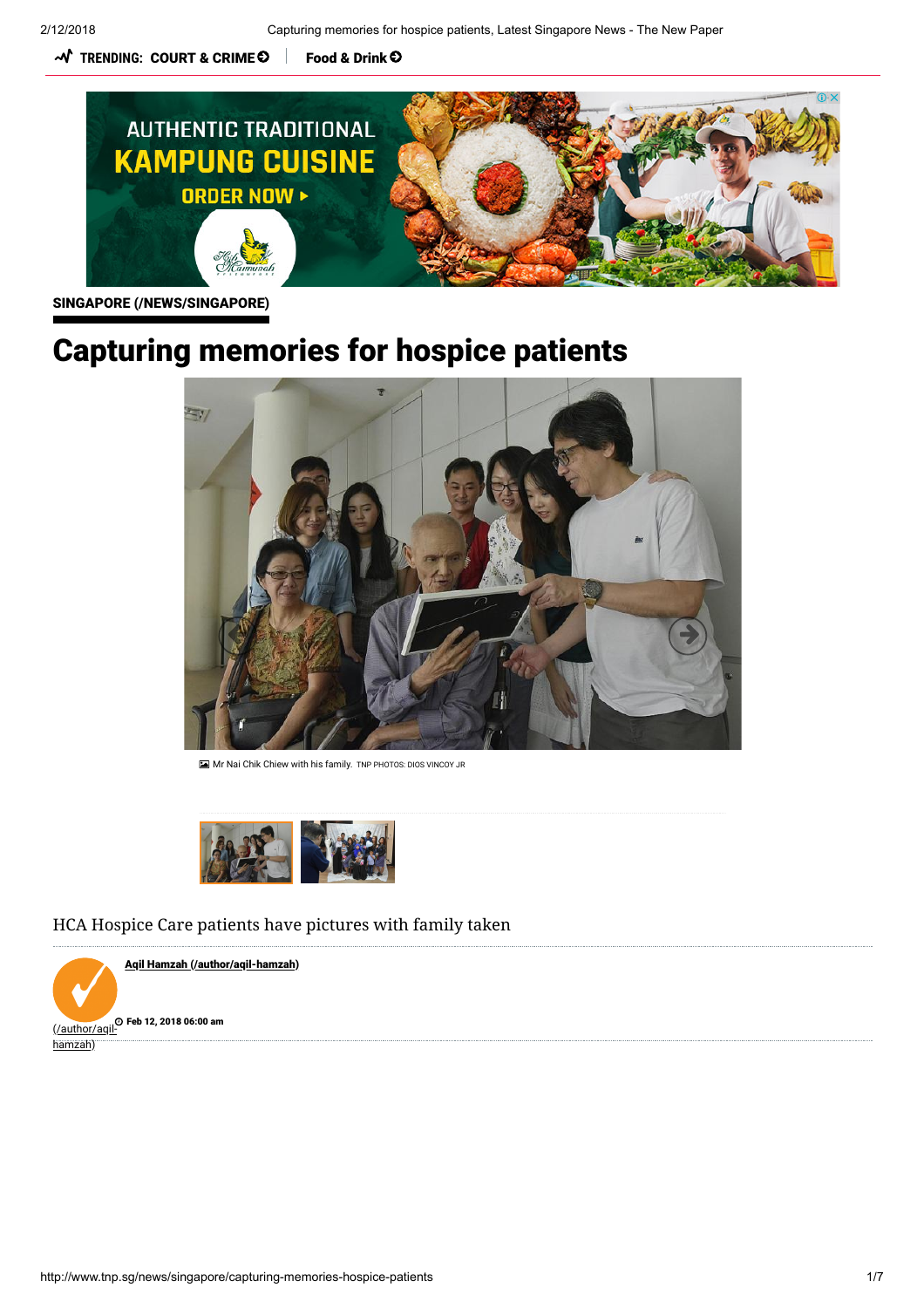| <u>(sailto:?</u>                                                                                       |
|--------------------------------------------------------------------------------------------------------|
| <u>subject=Capturing</u>                                                                               |
| memories                                                                                               |
| for                                                                                                    |
| <u>(ettps://detailter.com/share?</u>                                                                   |
| url=httpt/ewww9ddtodys@/apetwrsingapore/capturing-                                                     |
| mem <b>press</b> ories                                                                                 |
| <u>hospifcœ-</u>                                                                                       |
| (httpspalviewhussfaaiceeltbeheologa/ssena&be/sshinaarges.pologa2dOnTNP&text=Capturing                  |
| <u>u=httm<i>é</i>lwpeileienitsse0/A&amp;No&amp;haling/alpowey/captsrgi/ingews/singapore/capturing-</u> |
| mem <b>for</b> iesmemories-                                                                            |
| <u>hosphooesphooespice-</u>                                                                            |
| <u>patie<b>ptat&amp;aptatiedksf&amp;dAa</b>rse)</u>                                                    |

### Mr Nai Chik Chiew, 79, smiled as his grandchildren passed him the family portrait they had just taken at HCA Hospice Care.

Mr Nai, who has terminal cancer, is a day-care patient at the hospice.

His eldest daughter, Madam Kate Nai, 50, said: "He was excited to get a professional family portrait taken.

"We almost did not come down today because we were going to meet at night for our reunion dinner. But after seeing how sad our father became, we decided that we just had to do it."

Mr Nai's family was one of about 30 getting their portraits taken on Saturday at the hospice's headquarters at Jalan Tan Tock Seng.

It is the third year HCA has organised photo-taking for families, and volunteers from different organisations were on hand to take the photos and help the families with make-up.



[\(http://www.tnp.sg/news/singapore/umbrella-sharing-scheme-launched-bukit-batok\)](http://www.tnp.sg/news/singapore/umbrella-sharing-scheme-launched-bukit-batok) Bukit Batok's communal umbrella scheme helps develop sharing culture [\(http://www.tnp.sg/news/singapore/umbrella-sharing-scheme-launched-bukit-batok\)](http://www.tnp.sg/news/singapore/umbrella-sharing-scheme-launched-bukit-batok) [SINGAPORE \(/NEWS/SINGAPORE\)](http://www.tnp.sg/news/singapore) Feb 12, 2018

Madam Cyndi Tay, 45, who volunteers with HCA, said: "We help them do their make-up so that they can look good.

"Some of them have never even got the chance to get all dolled up before, so we hope to give them a good photo and an even better memory."

Clowns from the Caring Clown Unit, a non-profit that entertains children and their caregivers through therapeutic humour, were also there to help out.